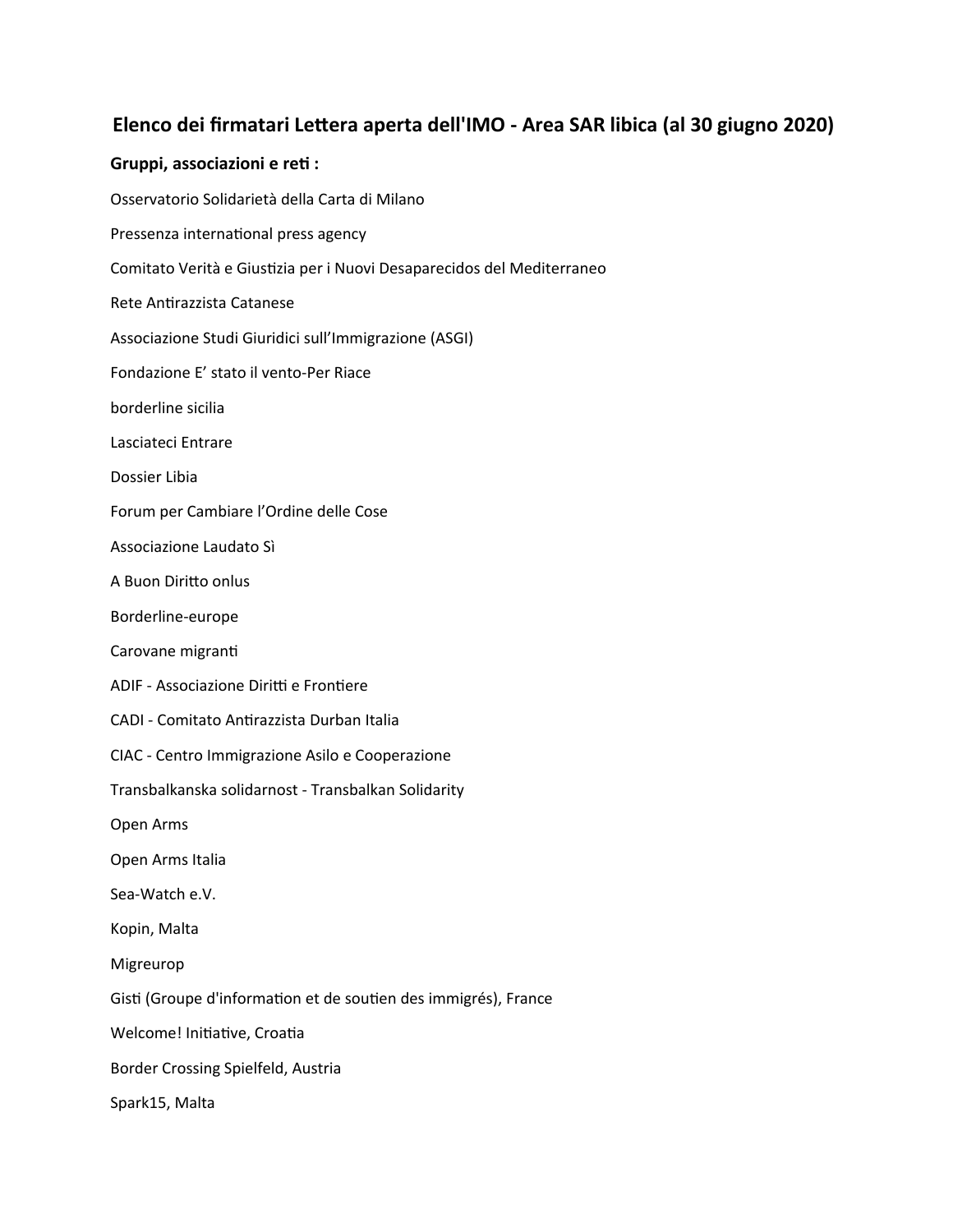aditus foundation, Malta SOS Malta ERIM, European Irregularized Migration Regime research group, (Croatia - Serbia - Slovenia) African Media Association Malta Institute of Race Relations (IRR) Are You Syrious? Push-Back Map collective Vluchtelingenwerk Vlaanderen Integra Foundation (NGO) Malta iuventa 10 CISS/Cooperazione Internazionale Sud Sud, Palermo, Italy Forum Antirazzista Palermo, Palermo, Italy EMERGENCY ONG ONLUS Mediterranea Saving Humans Saving Humans USA PRO ASYL Movimento Caschi Bianchi Cairo Institute for Human Rights Studies (CIHRS) Belaady Organization for Human Rights (Libya) Youth Gathering for Tawergha (Libya) Independent Organisation for Human Rights (Libya) Aman Organization Against Discrimination (Libya) Libyan Crimes Watch Libyan Organization for Legal Aid Progetto Melting Pot Europa Casa Memoria Giuseppe e Felicia Impastato Alarm Phone Associazione SOS Diritti Venezia All Included Amsterdam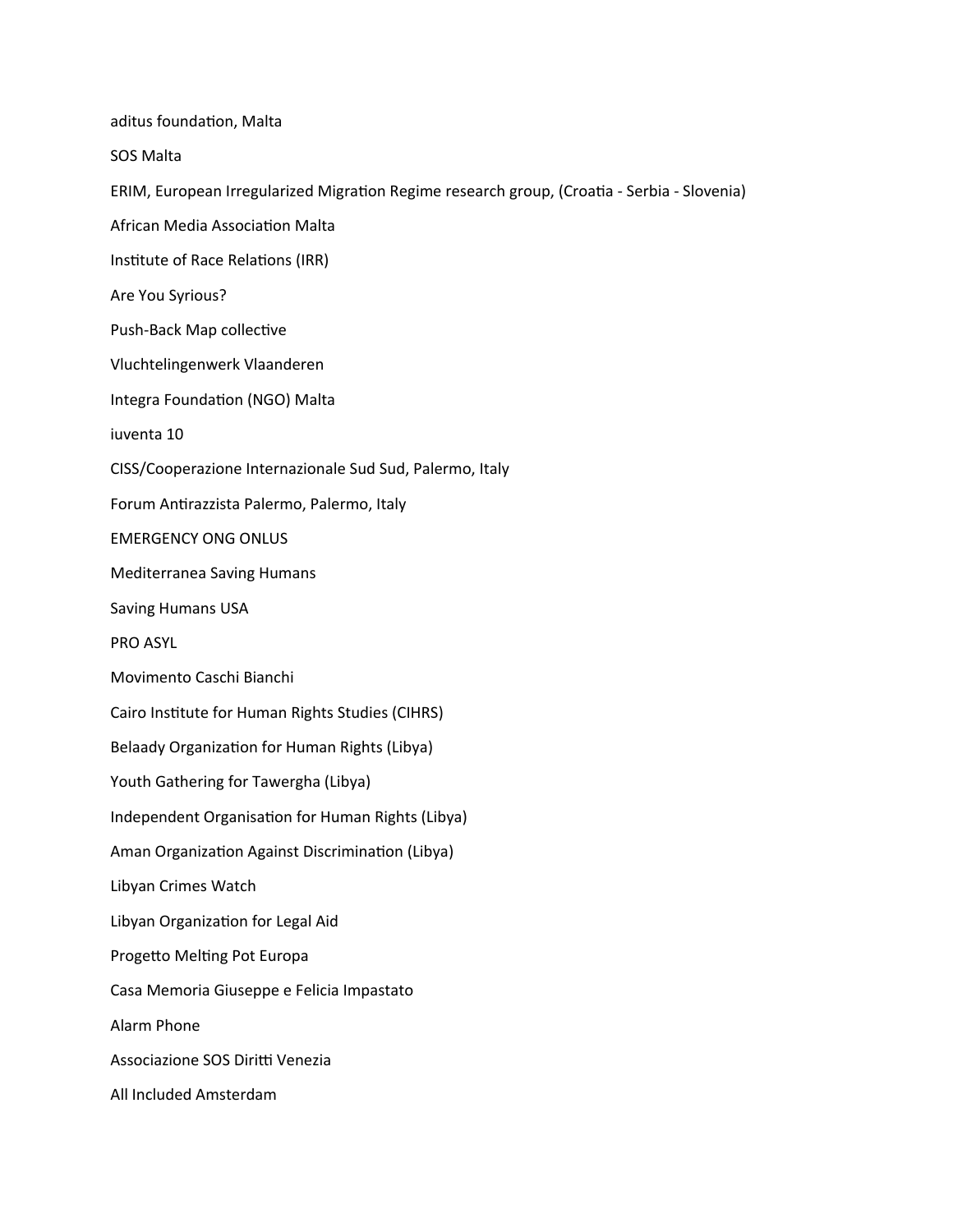Kritnet (Netzwerk Kritische Migrations- und Grenzregimeforschung) Forum Tunisien pour les droits Économiques et Sociaux (FTDES) Solidarité sans Frontiêres (Berne/Switzerland) Rete In Difesa Di CILIP, Institut fur Bürgerrechte & öffentliche Sicherheit e.V. Rima, Malta Welcome to Europe network FOCSIV - Federazioni degli Organismi Cristiani Servizio Internazionale Volontario Giuristi Democratici Un Ponte Per Associazione "Basta torture alle frontiere"

## **Individui**

Malin Björk, MEP (GUE/NGL), Suède Clare Daly MEP (GUE/NGL), Irlande Mick Wallace MEP (GUE/NGL), Irlande Miguel Urbán Crespo MEP (GUE/NGL), Espagne Kostas Arvanitis, MEP (GUE/NGL), Grèce Pernando Barrena MEP (GUE/NGL), Espagne Dietmar Köster MEP (S&D), Allemagne Cornelia Ernst MEP (GUE/NGL), Allemagne Domènec Ruiz Devesa MEP (S&D), Espagne Tineke Strik MEP, Groenlinks (Greens/EFA), Pays Bas Pietro Bartolo MEP (S&D), Italie Pierfrancesco Majorino MEP (S&D), Italie Dr. Milan Brglez MEP (S&D), Slovénie Ann Singleton, Chercheuse, Université de Bristol, Co-Chair Statewatch Trustees Giovanna Procacci, président Osservatorio Solidarietà Daniela DeBono, Senior Lecturer, Université de Malte; Assoc. Prof., Malmö University (on leave)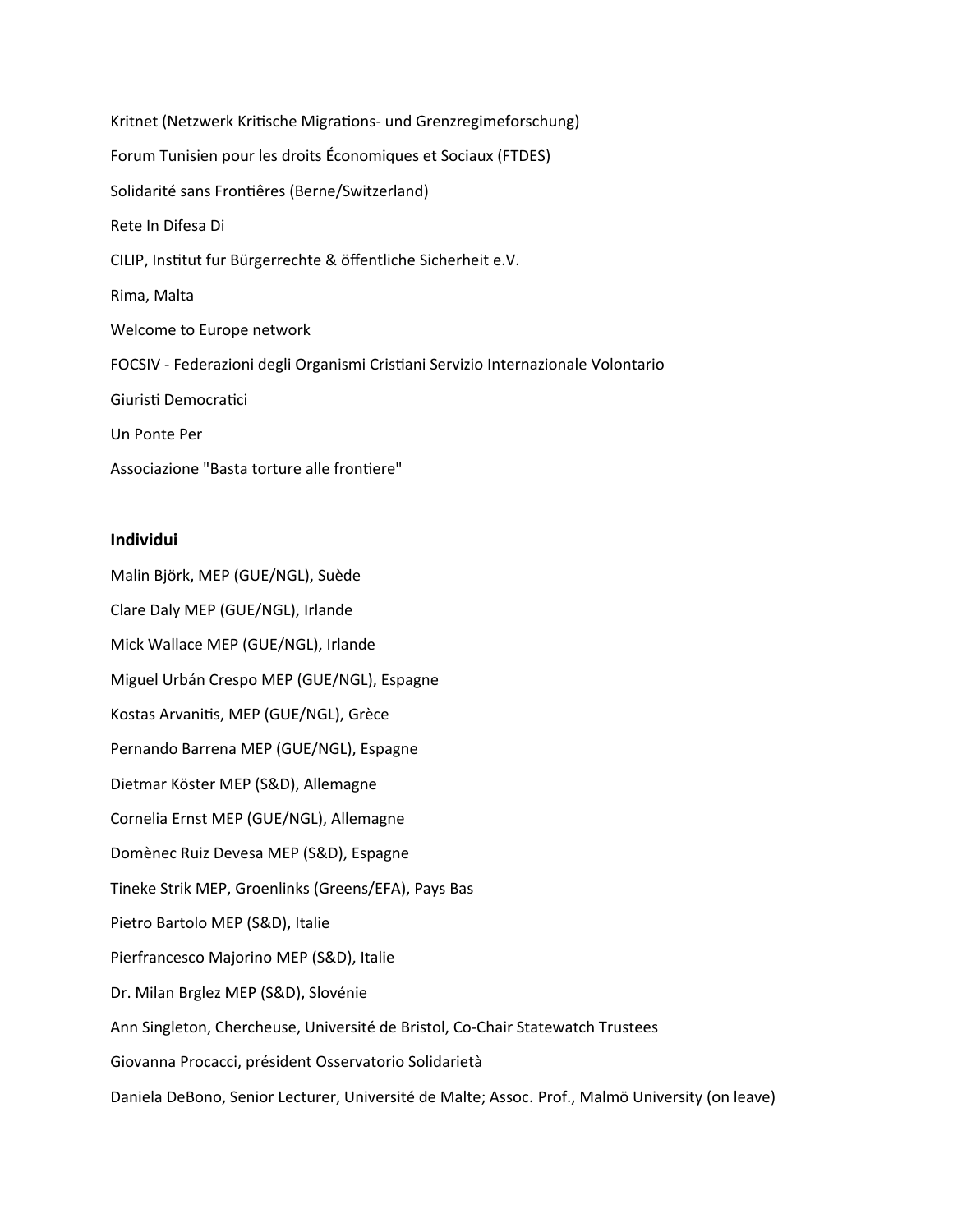Prof. Bridget Anderson, Director of Migrations Mobility Bristol (MMB) Paola Regina, international lawyer Dr. Victoria Canning, Senior Lecturer in Criminology, University of Bristol Flore Murard-Yovanovitch, author, journalist Tony Bunyan, Director of Statewatch Guido Viale, sociologist Dr. Yasha Maccanico, Statewatch, University of Bristol School for Policy Studies, MMB Dr. Madge Dresser, Honorary Professor, Department of Historical Studies, University of Bris-tol Anna Polo, editor of Pressenza Italia Stefano Pasta, Post-Doctoral Researcher, Catholic University of Milan Mariana Gkliati, University of Leiden, Law Frances Webber, retired immigration lawyer, author, Institute of Race Relations Daniela Padoan, author, president Associazione Laudato Si' Filippo Furri, Researcher of Anthropology, member of Migreurop Diego Acosta Arcarazo, Professor in European and Migration Law, University of Bristol Emilio de Capitani, former secretary of the LIBE Committee (EP), executive director FREE group Prof. Salvatore Palidda, Università di Genova Marcello Maneri, Università Bicocca - Milano Alessandra Mecozzi, Rete - In Difesa Di Angelo Baracca, Professore a riposo, Università di Firenze Laura Marcheselli, Firenze Alistair Drummond Petrie, musician, Castel Volturno Emilio Drudi, journalist, Comitato Nuovi Desaparecidos Arturo Salerni, lawyer, President of Comitato Nuovi Desaparecidos Stefano Greco, lawyer Marco Antonio Pirrone, Assistant Professor, Sociology, Università di Palermo Asja Korbar, translator, activist, Croatia Veronica Rasoli, lawyer, expert in penal law Manfred Bergmann, CADI, Comitato Antirazzista Durban Italia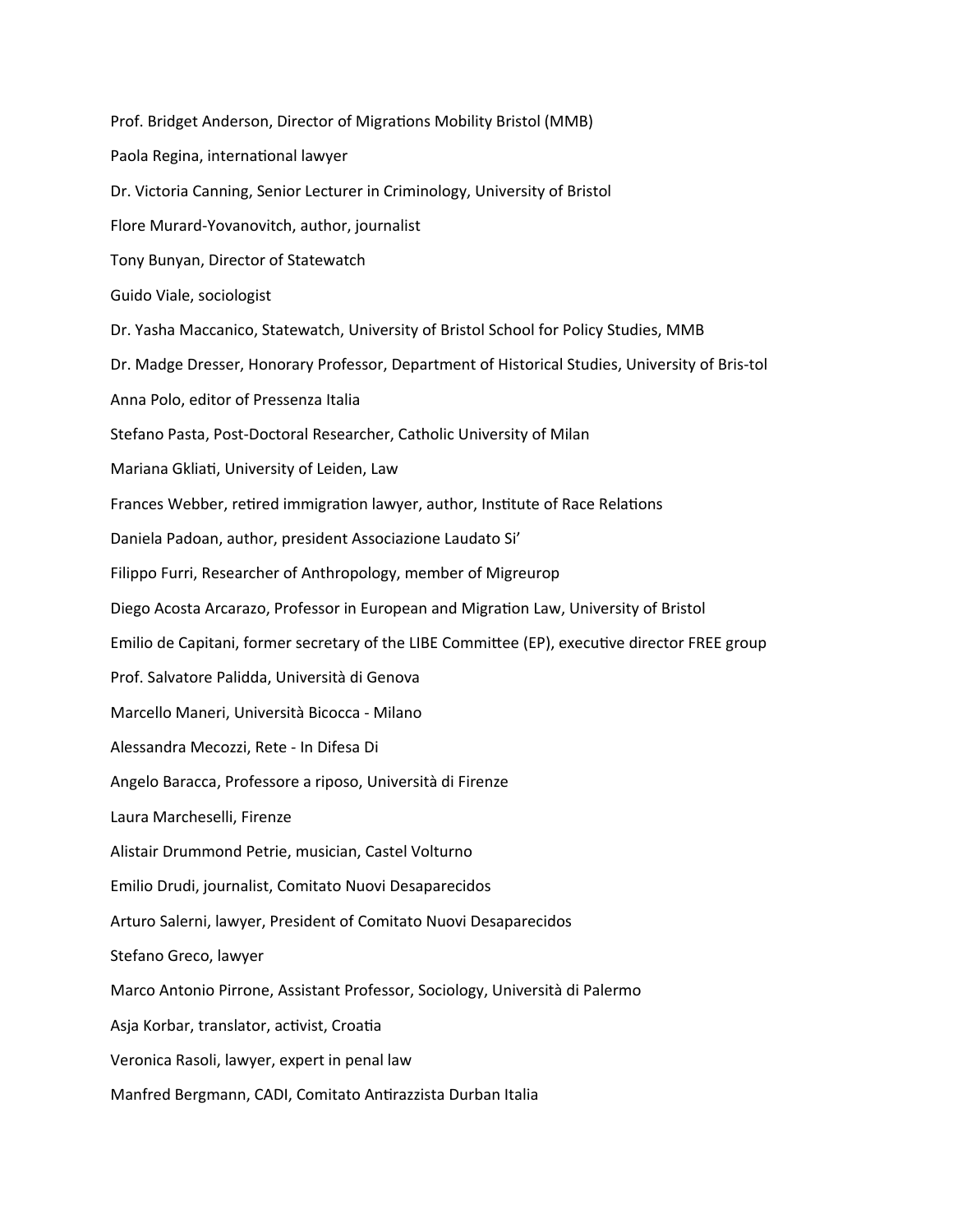Chiara Marchetti, Universities of Milano and Parma Luca Ciabarri, Università di Milano Barbara Pinelli, Università di Roma Tre Jean-Pierre Cassarino, Collegio d'Europa Elena Fontanari, Università di Milano Emanuela Dal Zotto, Università di Pavia Martina Tazzioli, Goldsmiths University of London Jean-Paul De Lucca, Senior Lecturer in Political and Legal Philosophy, University of Malta Eline Wærp, University of Malmö Dr Giacomo Orsini, Université Catholique de Louvain Barbara Sorgoni, Università di Torino Sofia Venturoli, Università di Torino Dr. Antonija Petričušić, University of Zagreb, Law, Croatia Marijana Hameršak, Senior Research Associate, Institute of Ethnology and Folklore Re-search, Zagreb Isabelle Johansson, Lund University, Kristianstad University Luigi Achilli, European University Institute, Italy Paola Sacchi, Università di Torino Céline Cantat, Research Fellow, Sciences Po, Paris Chris Jones, Project Director, Statewatch Sara Pozzi, Phd Candidate, University of Manchester Filippo Miraglia, ARCI, Italy Amandine Bach, Policy Adviser, GUE/NGL group in the European Parliament Barbara Spinelli, journalist, former MEP, Italy Alessandra Ballerini, lawyer and human rights defender, Genova Marika Surace, lawyer, foro di Milano, human rights defender Dr Ahmed Zanya Bugre, Foundation for Shelter and Support to Migrants, Malta Dr Colin Calleja, Office of the Dean, Faculty of Education, University of Malta Dr Angele Deguara, Junior College, University of Malta Dr Lidia Demontis, Maritime Logistics, Malta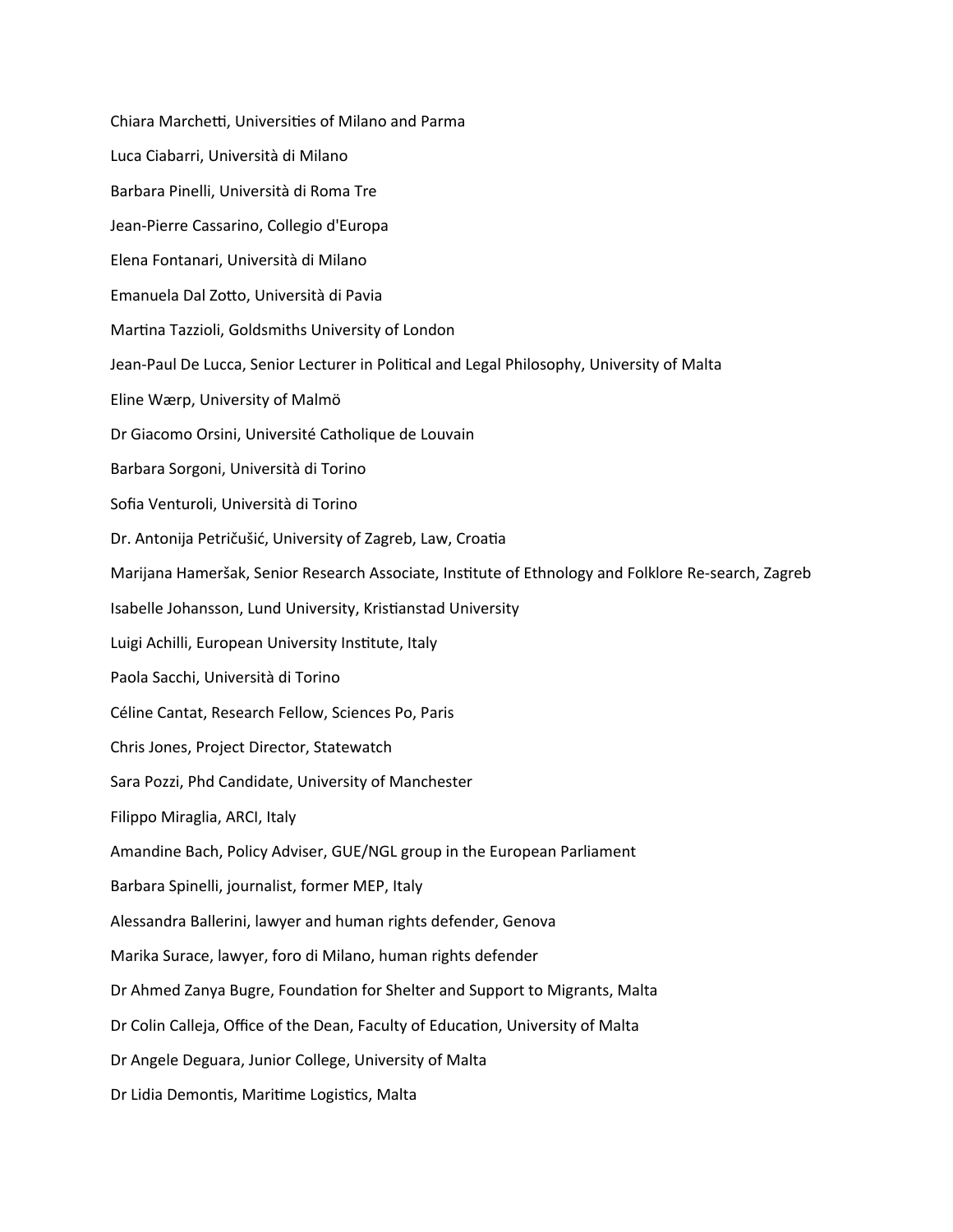Erica Schembri, EFL/ESP teacher, Moviment Graffitti member, Malta Dr Lena Karamanidou, Research Fellow, Glasgow Caledonian University Stefano Galieni, President ADIF (Associazione Diritti e Frontiere) Maurizio Acerbo, National Secretary PRC-S.E. Paul Galea, teacher, secretary Spark 15 Berit Aasen, senior researcher, OsloMet University, Oslo, Norway Marie Louise Seeberg, Research professor, Oslo Metropolitan University Natalia Padrón, Vice President of African Media Association Malta Nello Scavo, journalist, Avvenire Carola Rackete, Master Mariner Leila Giannetto, researcher, FIERI, Torino Marta Esperti, PhD Candidate at Université Sorbonne Paris Nord, Lecturer at Université de Lille Lorenzo Vianelli, Université du Luxembourg Silvia Di Meo, PhD candidate Università di Genova Luca Masera, professor of Penal Law, Università degli Studi di Brescia Daniel Gyollai, Glasgow Caledonian University Professor Elspeth Guild, Queen Mary University of London Dilek Gürsel, GIZ, Sciences Po, Germa Ester Russo - Sicilia Soner Barthoma, Uppsala University, Sweden Maria Pisani, University of Malta Lorenzo Pezzani, Goldsmiths, University of London Anna Zinnanti, Sicilia Eleonore Kofman, Professor, Middlesex University London Emanuela Roman, Researcher, FIERI, Torino, Italy Pasqua de Candia, CISS ONG, Palermo Italy Dr John R Campbell, School of Oriental & African Studies, London Dr Agnieszka Kubal, Lecturer, University College London, United Kingdom Dr Annalisa Meloni, University of East London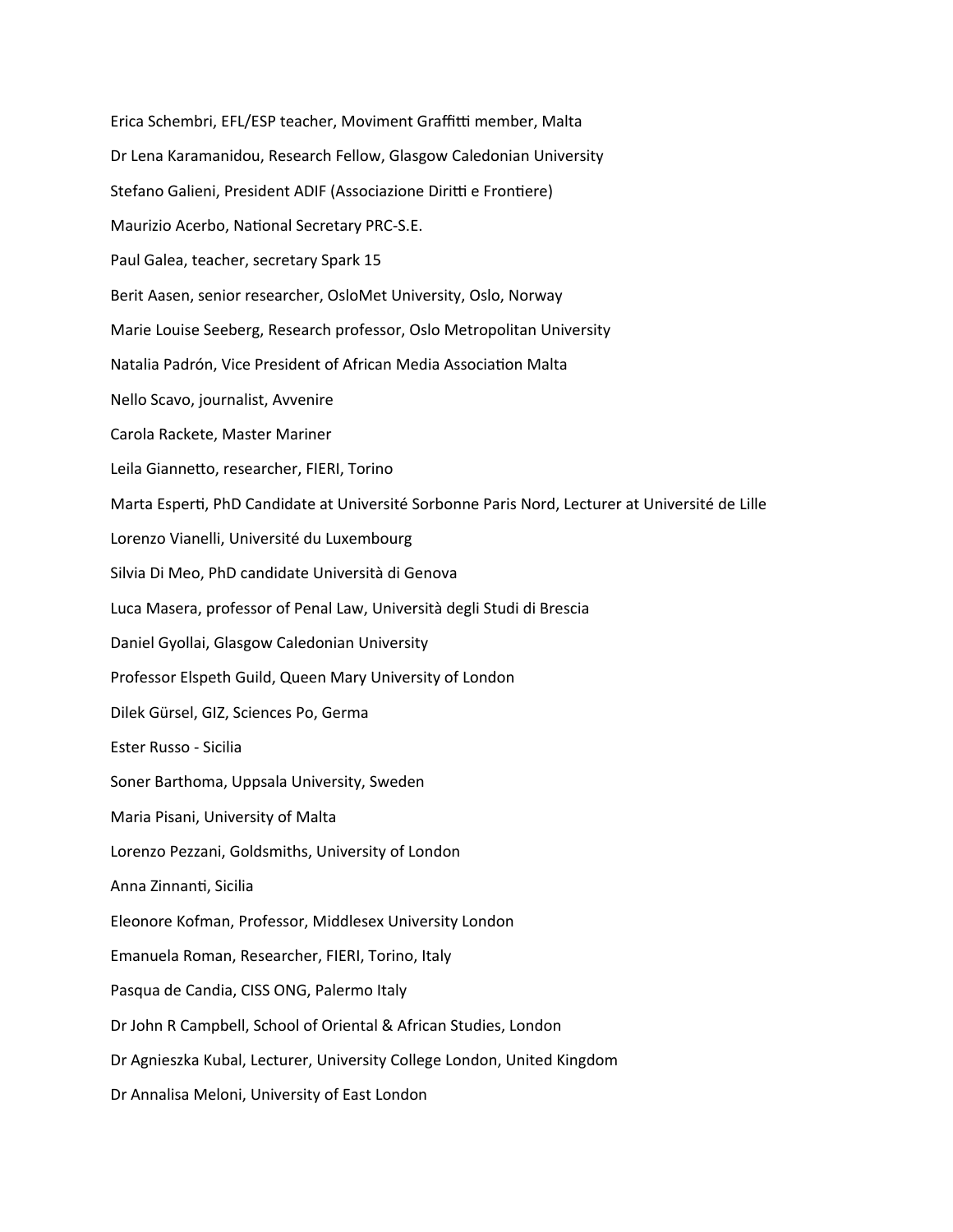Dr Liam Thornton, University College Dublin Maso Notarianni, president Arci Milano, Italy Fausta Ferruzza, Palermo, Italy Elena Consiglio, University of Palermo, Italy Dr Mariagiulia Giuffré, Edge Hill University, UK Olga Kravets, documentary photographer and filmmaker Muhammad al-Kashef - Consultant researcher and advocate Alan Desmond, Leicester Law School Maria Valeria Ferruzza, Napoli, Italy Daniele Biella, journalist, teacher in the project 'Con Altri Occhi' Emilia Ferruzza - Padova - Italy Dott. Francesco M.G. Ferruzza- Palermo - Italy Niels W. Frenzen, Clinical Professor of Law, University of Southern California, Los Angeles USA Thekli Anastasiou, University of Sheffield Omer Shatz, international lawyer, Lecturer in International Law, Sciences Po, Paris Juan Branco, international lawyer Emilie McDonnell, DPhil in Law candidate, University of Oxford Diletta Agresta, ASGI, Sciabaca&Oruka Sílvia Morgades-Gil, Lecturer in International Law, UPF, Barcelona. Dr Maurice Stierl, University of Warwick, UK Dr Chiara Denaro, University of Trento, Italy Dr. Gerda Heck, Assistant Professor, American University in Cairo, Egypt Sebastian Benedikt, PhD Candidate University of Göttingen, Germany Paolo Cuttitta, IDPS, Université Sorbonne Paris Nord Dr. Thomas Müller, Aachen, Germany Sophie Hinger, Universität Osnabrück, Germany Suzie Crowter, University of Bristol Samir Sweida-Metwally, Doctoral Researcher, University of Bristol Karwan Shareef, PhD candidate, School of Law, University of Bristol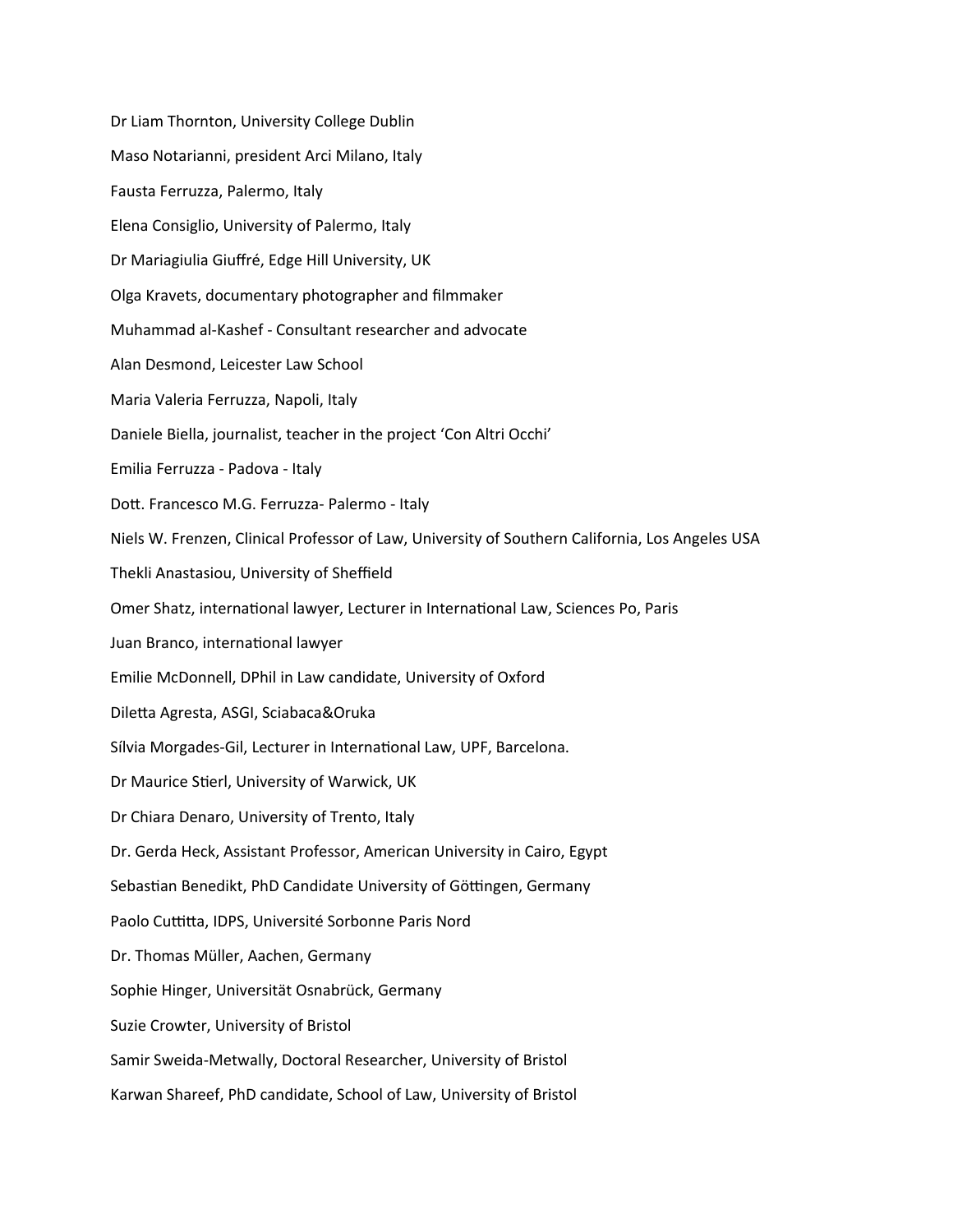Dr Anastasia Tataryn, University of Waterloo Canada

Professor Hariz Halilovich, ARC Future Fellow, Social and Global Studies Centre, Global, Urban and Social Studies, RMIT University, Melbourne

Julia O'Connell Davidson, Professor in Marvic Social Research, University of Bristol

Monique Agius, Malta

Dr. Jana Häberlein, Basel

Daniel Bendix, Professor of Global Development, Friedensau Adventist University, Germany

Mark Micallef, Malta

Sonia Camilleri. Malta

Ritianne Ellul, Malta

Monica Ardemagni,

Franca Rovigatti, Roma

Maria Margherita Gaetani di Laurenzana

Michael Grech

Davide Carnemolla, Welcome to Europe network, Italy

Francesca Cerocchi, Roma

Dr Colin Calleja, Dean, Faculty of Education University of Malta. Department of Inclusion and Access to Learning, Faculty of Education University of Malta

Bernard Cauchi, St Albert College, Valletta

Ruth Cauchi, Malta

Marvic Francalanza, UWC Malta Alumni Association

Charlot Cassar, Malta

Dr. Michael Siassi, Hamburg, Germany

Sig.ra Daniela Del Fedele, Morbegno (So), Italia

Giulia Tranchina, Lawyer, Wilson Solicitors LLP, London

Marlène Micheloni, Sociologist, Roma

Marina Ottonello, Genova Italia

Francois Zammit, Malta

Dr. Stefania Placenti, University of Bristol Dawn Adrienne Saliba, Ph.D., University of Malta

Anna Zammit, Sociology lecturer - Junior College University of Malta.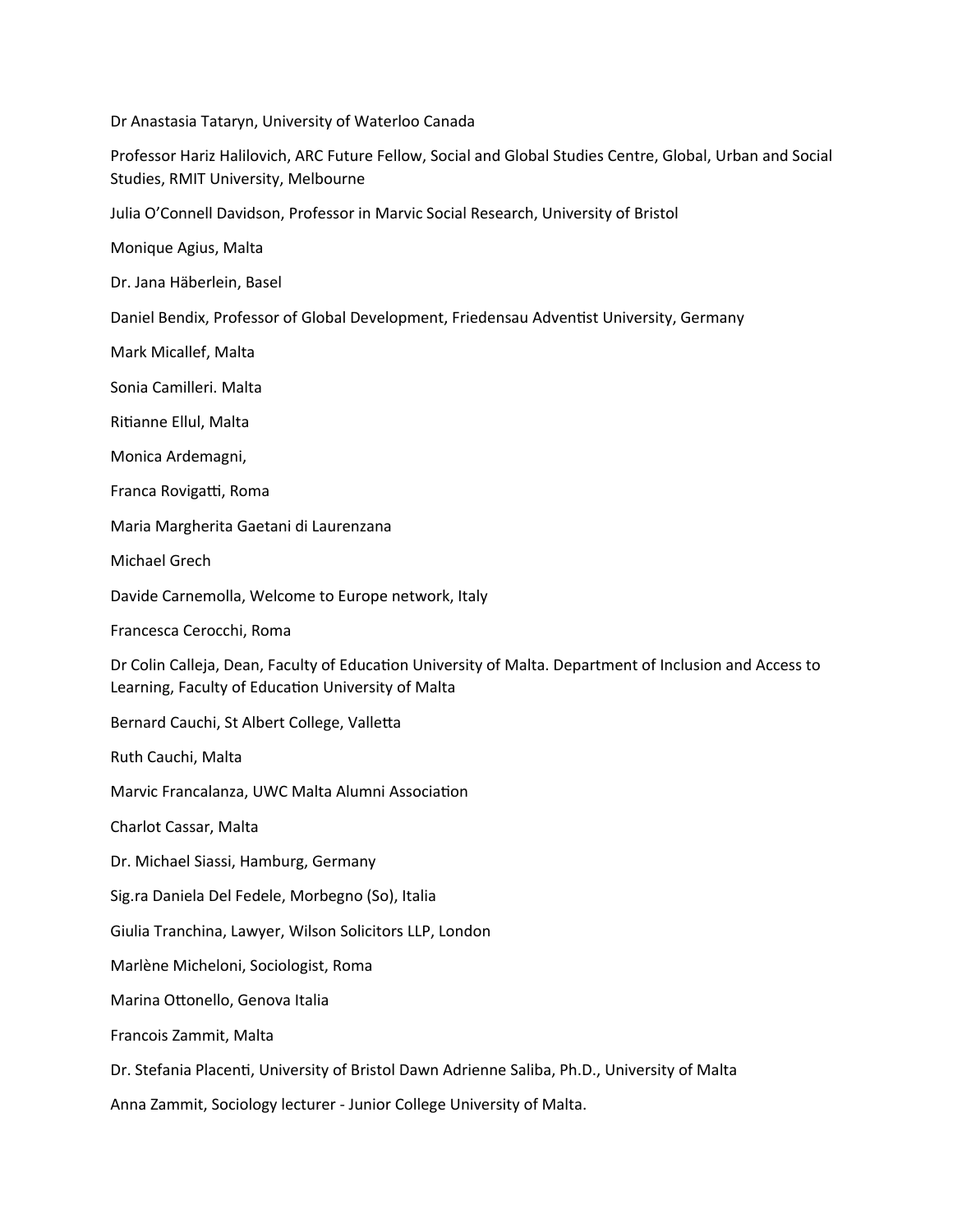Prof. Ray Fabri, University of Malta Marc Tilley, Malta Michael Deguara, University of Malta Letizia Palumbo, European University Institute and University of Palermo, Italy. Daniele Fiorenza, scrittore, Reggio Calabria Lorella Beretta, journalist, Milano Maarit Snellman, Teacher, Finland Juha Airola, Helsinki, Finland Vanessa Sturn, Austria Felix Maiwald, Germany Dr. ir. Brian R. Pauw, Scientist, Berlin, Germany Nicola Damiano, Bari, Italy Elena Chiorino, Turin, Italy Loan Torondel, aid worker, France Papa Moussa Ba, London Manuela Garufi, Milan Enrico Tranchina, Milan Alessandro Luparello, Palermo, Engineer Federico Lera, S. Stefano di Magra (SP), Lawyer Franca Ruolo, Firenze Maria Luisa Coppo, Torino, Teacher Luciana Negro, Lipari (ME) Paola Spinelli, Trieste, Journalist Anna Maria Osnaghi, Milano Francesco Moria, Monza, Student Alessandra Desiderio, Chieti Maria Vaccaro, Palermo, Teacher Anna Cariani, Pisa, Journalist Patrizio Colagiovanni, Frosinone, Factory Worker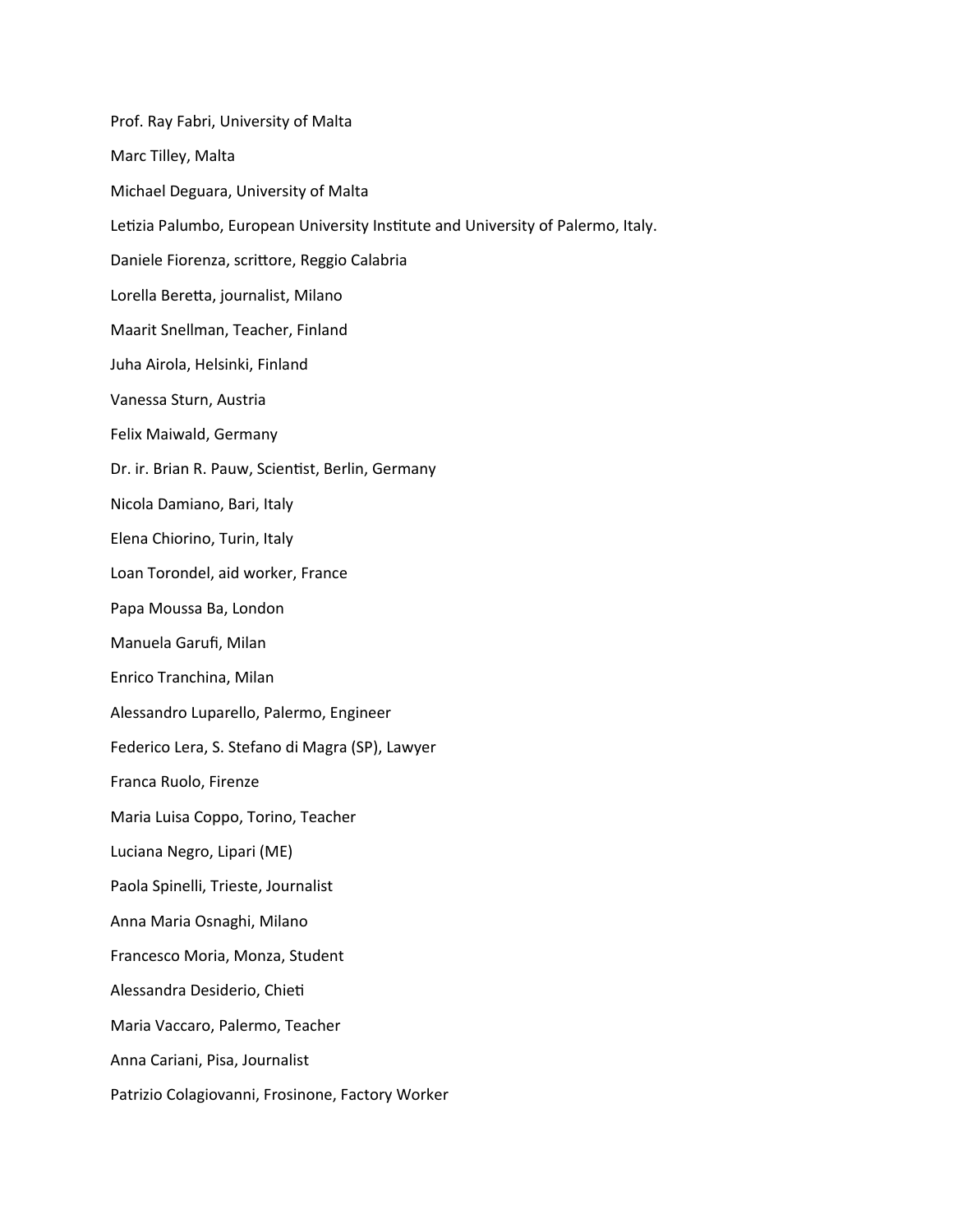Dora Farina, Altamura (BA), Student Tiziana Carmelitano, Tropea (VV), Lawyer's personal assistant Annabella Milano, Bologna, Employee Viviana Valastro, Bergamo, Consultant, expert in migrant minors Paola Valentini, Genova, Researcher Albert Mayordomo, Search & Rescue Coordinator, Open Arms NGO, Barcelona Marioluca Bariona, nurse, Torino Dr Daniel Ghezelbash, Associate Professor, Macquarie Law School, Australia David Owen, Professor, University of Southampton Francesco D'Autilia, ADV Follevola Ben Cowles, journalist, Morning Star / The Civil Fleet Steve Peers, Professor of EU, Human Rights & World Trade Law, University of Essex Jane Kilpatrick, Researcher, Statewatch Isabel Santos MEP (S&D), Portugal **Groups, associations and networks :** Osservatorio Solidarietà della Carta di Milano Pressenza international press agency Comitato Verità e Giustizia per i Nuovi Desaparecidos del Mediterraneo Rete Antirazzista Catanese Associazione Studi Giuridici sull'Immigrazione (ASGI) Fondazione E' stato il vento-Per Riace borderline sicilia Lasciateci Entrare Dossier Libia Forum per Cambiare l'Ordine delle Cose Associazione Laudato Sì A Buon Diritto onlus Borderline-europe Carovane migranti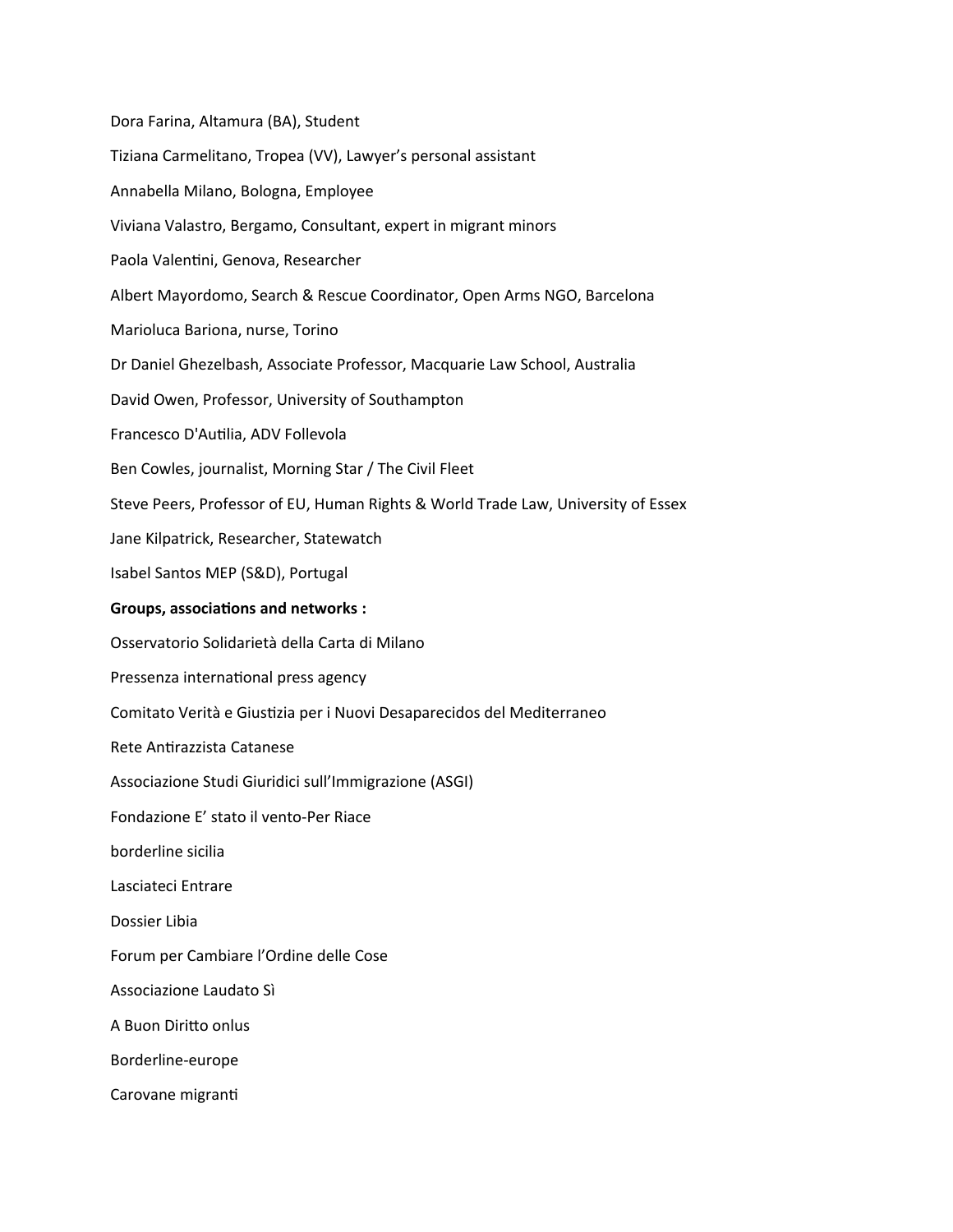ADIF - Associazione Diritti e Frontiere CADI - Comitato Antirazzista Durban Italia CIAC - Centro Immigrazione Asilo e Cooperazione Transbalkanska solidarnost - Transbalkan Solidarity Open Arms Open Arms Italia Sea-Watch e.V. Kopin, Malta Migreurop Gisti (Groupe d'information et de soutien des immigrés), France Welcome! Initiative, Croatia Border Crossing Spielfeld, Austria Spark15, Malta aditus foundation, Malta SOS Malta ERIM, European Irregularized Migration Regime research group, (Croatia - Serbia - Slovenia) African Media Association Malta Institute of Race Relations (IRR) Are You Syrious? Push-Back Map collective Vluchtelingenwerk Vlaanderen Integra Foundation (NGO) Malta iuventa 10 CISS/Cooperazione Internazionale Sud Sud, Palermo, Italy Forum Antirazzista Palermo, Palermo, Italy EMERGENCY ONG ONLUS Mediterranea Saving Humans Saving Humans USA PRO ASYL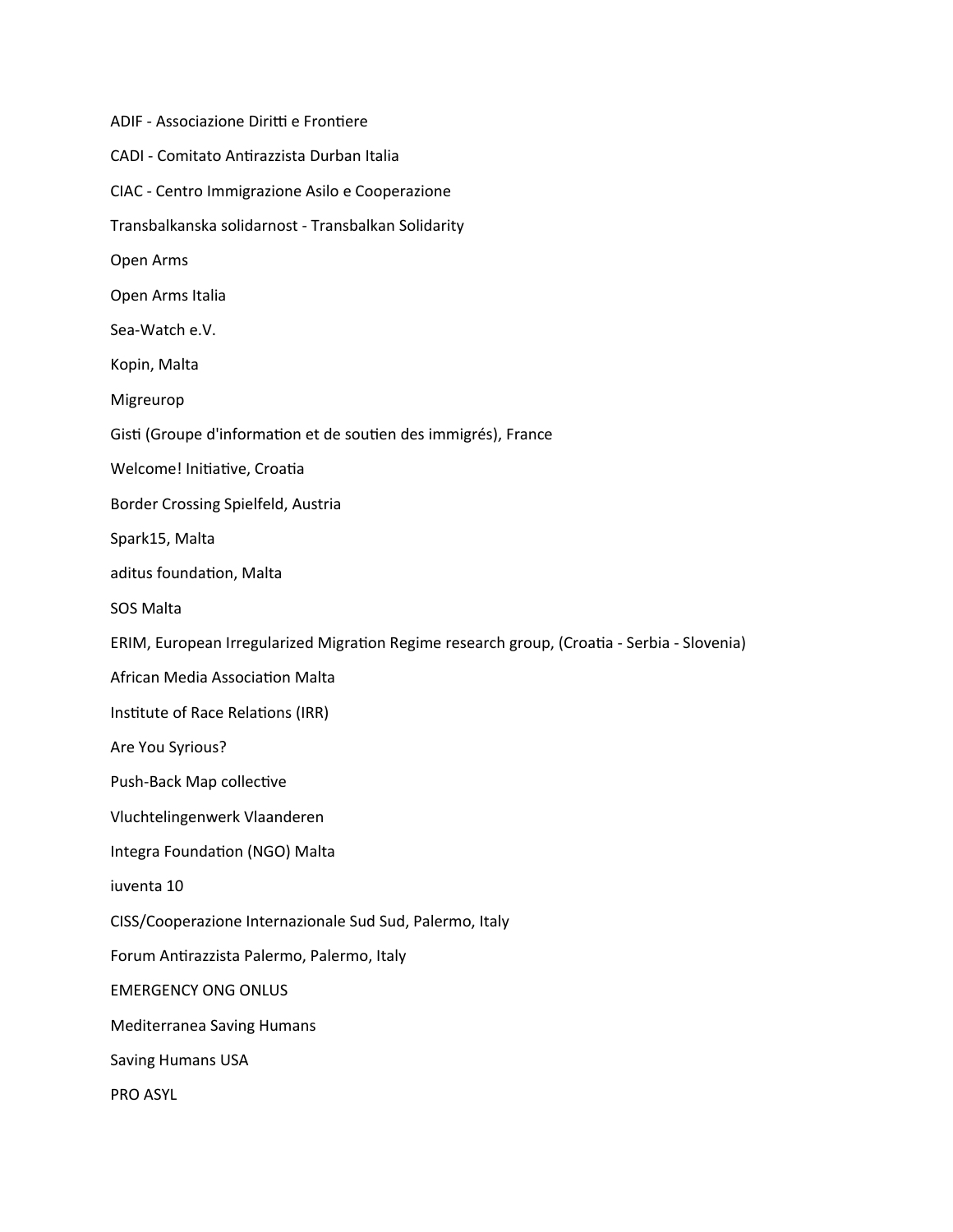Movimento Caschi Bianchi Cairo Institute for Human Rights Studies (CIHRS) Belaady Organization for Human Rights (Libya) Youth Gathering for Tawergha (Libya) Independent Organisation for Human Rights (Libya) Aman Organization Against Discrimination (Libya) Libyan Crimes Watch Libyan Organization for Legal Aid Progetto Melting Pot Europa Casa Memoria Giuseppe e Felicia Impastato Alarm Phone Associazione SOS Diritti Venezia All Included Amsterdam Kritnet (Netzwerk Kritische Migrations- und Grenzregimeforschung) Forum Tunisien pour les droits Économiques et Sociaux (FTDES) Solidarité sans Frontiêres (Berne/Switzerland) Rete In Difesa Di CILIP, Institut fur Bürgerrechte & öffentliche Sicherheit e.V. Rima, Malta Welcome to Europe network FOCSIV - Federazioni degli Organismi Cristiani Servizio Internazionale Volontario Giuristi Democratici Un Ponte Per Associazione "Basta torture alle frontiere"

## **Individus**

Malin Björk, MEP (GUE/NGL), Suède Clare Daly MEP (GUE/NGL), Irlande Mick Wallace MEP (GUE/NGL), Irlande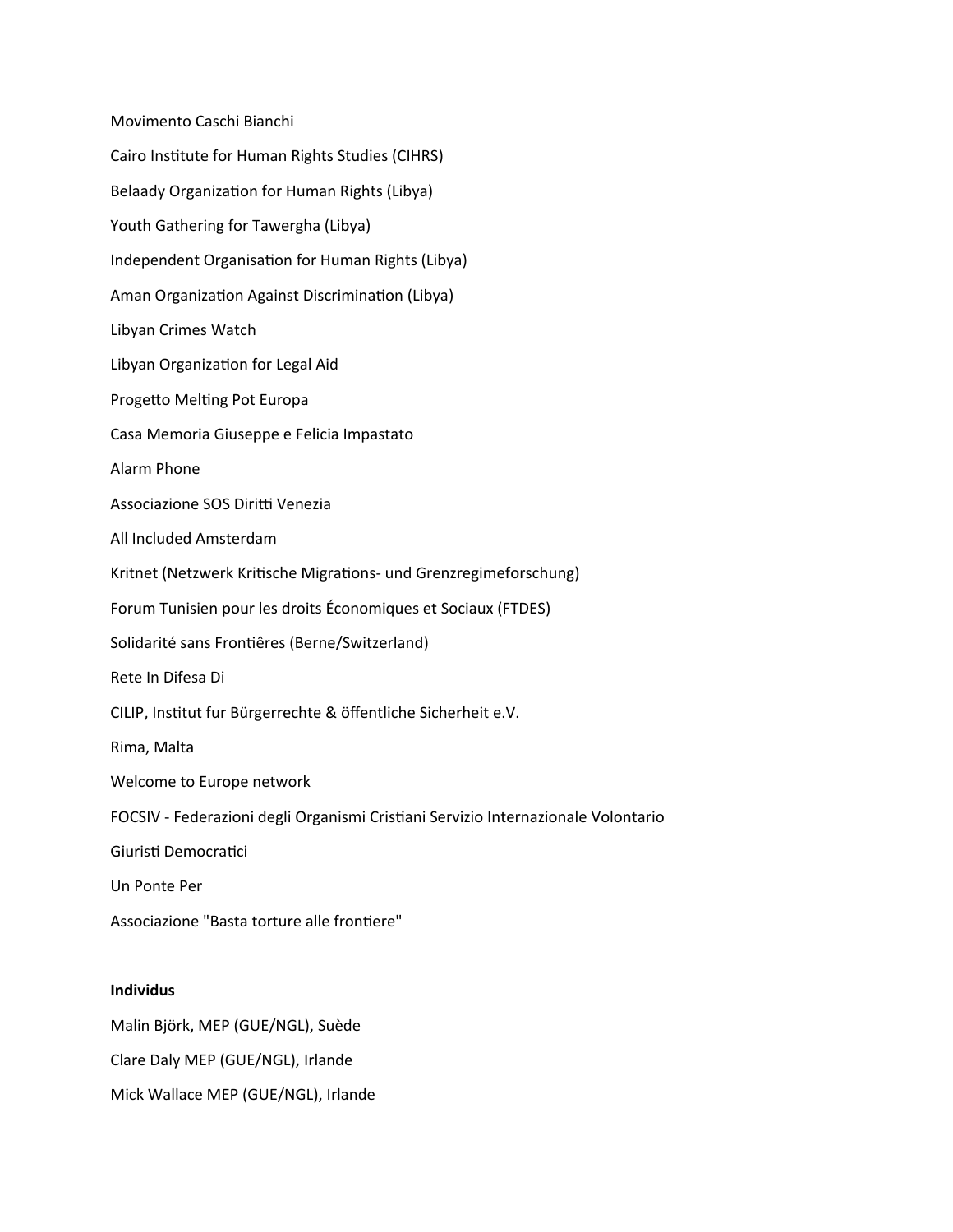Miguel Urbán Crespo MEP (GUE/NGL), Espagne Kostas Arvanitis, MEP (GUE/NGL), Grèce Pernando Barrena MEP (GUE/NGL), Espagne Dietmar Köster MEP (S&D), Allemagne Cornelia Ernst MEP (GUE/NGL), Allemagne Domènec Ruiz Devesa MEP (S&D), Espagne Tineke Strik MEP, Groenlinks (Greens/EFA), Pays Bas Pietro Bartolo MEP (S&D), Italie Pierfrancesco Majorino MEP (S&D), Italie Dr. Milan Brglez MEP (S&D), Slovénie Ann Singleton, Chercheuse, Université de Bristol, Co-Chair Statewatch Trustees Giovanna Procacci, président Osservatorio Solidarietà Daniela DeBono, Senior Lecturer, Université de Malte; Assoc. Prof., Malmö University (on leave) Prof. Bridget Anderson, Director of Migrations Mobility Bristol (MMB) Paola Regina, international lawyer Dr. Victoria Canning, Senior Lecturer in Criminology, University of Bristol Flore Murard-Yovanovitch, author, journalist Tony Bunyan, Director of Statewatch Guido Viale, sociologist Dr. Yasha Maccanico, Statewatch, University of Bristol School for Policy Studies, MMB Dr. Madge Dresser, Honorary Professor, Department of Historical Studies, University of Bris-tol Anna Polo, editor of Pressenza Italia Stefano Pasta, Post-Doctoral Researcher, Catholic University of Milan Mariana Gkliati, University of Leiden, Law Frances Webber, retired immigration lawyer, author, Institute of Race Relations Daniela Padoan, author, president Associazione Laudato Si' Filippo Furri, Researcher of Anthropology, member of Migreurop Diego Acosta Arcarazo, Professor in European and Migration Law, University of Bristol Emilio de Capitani, former secretary of the LIBE Committee (EP), executive director FREE group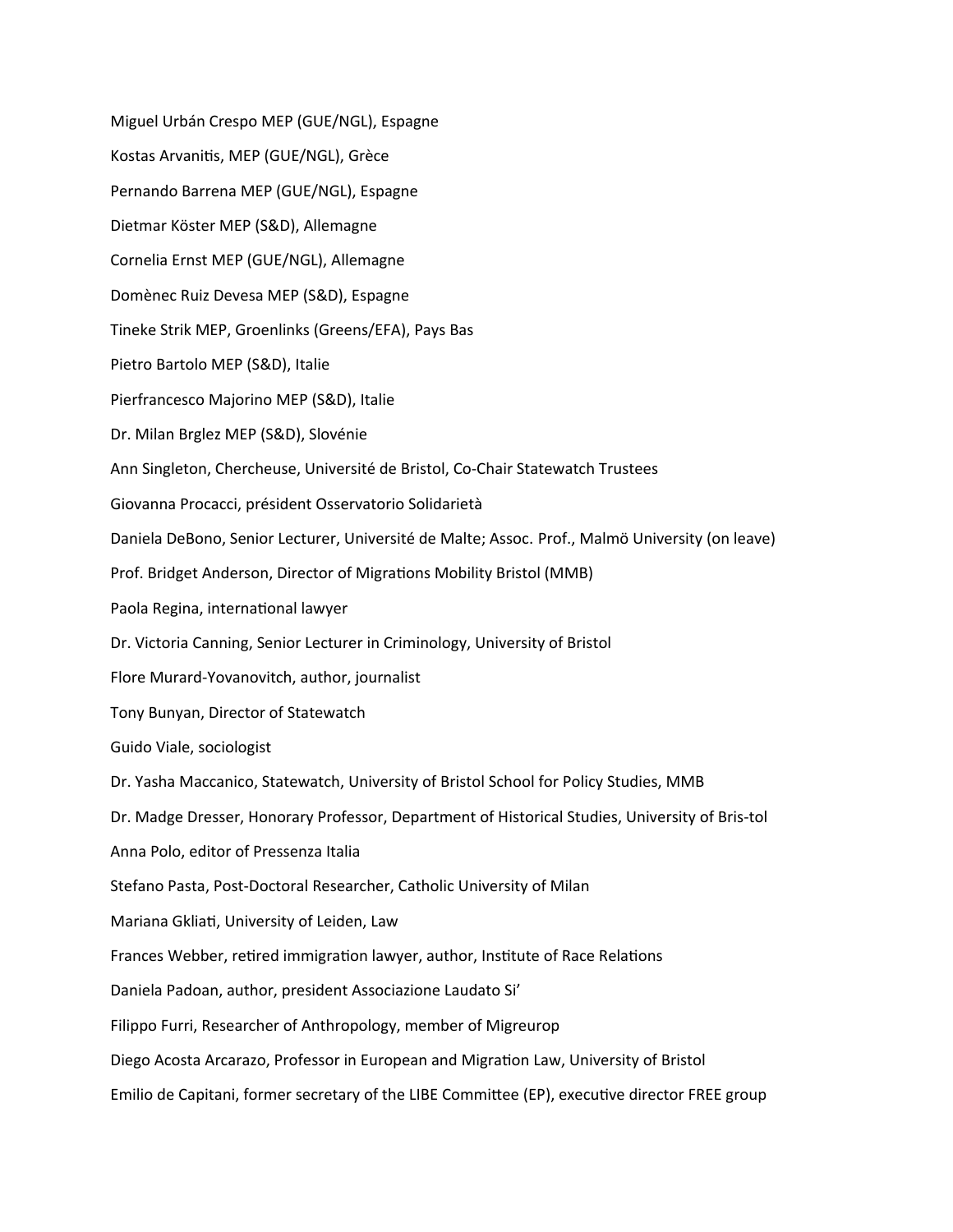Prof. Salvatore Palidda, Università di Genova Marcello Maneri, Università Bicocca - Milano Alessandra Mecozzi, Rete - In Difesa Di Angelo Baracca, Professore a riposo, Università di Firenze Laura Marcheselli, Firenze Alistair Drummond Petrie, musician, Castel Volturno Emilio Drudi, journalist, Comitato Nuovi Desaparecidos Arturo Salerni, lawyer, President of Comitato Nuovi Desaparecidos Stefano Greco, lawyer Marco Antonio Pirrone, Assistant Professor, Sociology, Università di Palermo Asja Korbar, translator, activist, Croatia Veronica Rasoli, lawyer, expert in penal law Manfred Bergmann, CADI, Comitato Antirazzista Durban Italia Chiara Marchetti, Universities of Milano and Parma Luca Ciabarri, Università di Milano Barbara Pinelli, Università di Roma Tre Jean-Pierre Cassarino, Collegio d'Europa Elena Fontanari, Università di Milano Emanuela Dal Zotto, Università di Pavia Martina Tazzioli, Goldsmiths University of London Jean-Paul De Lucca, Senior Lecturer in Political and Legal Philosophy, University of Malta Eline Wærp, University of Malmö Dr Giacomo Orsini, Université Catholique de Louvain Barbara Sorgoni, Università di Torino Sofia Venturoli, Università di Torino Dr. Antonija Petričušić, University of Zagreb, Law, Croatia Marijana Hameršak, Senior Research Associate, Institute of Ethnology and Folklore Re-search, Zagreb Isabelle Johansson, Lund University, Kristianstad University Luigi Achilli, European University Institute, Italy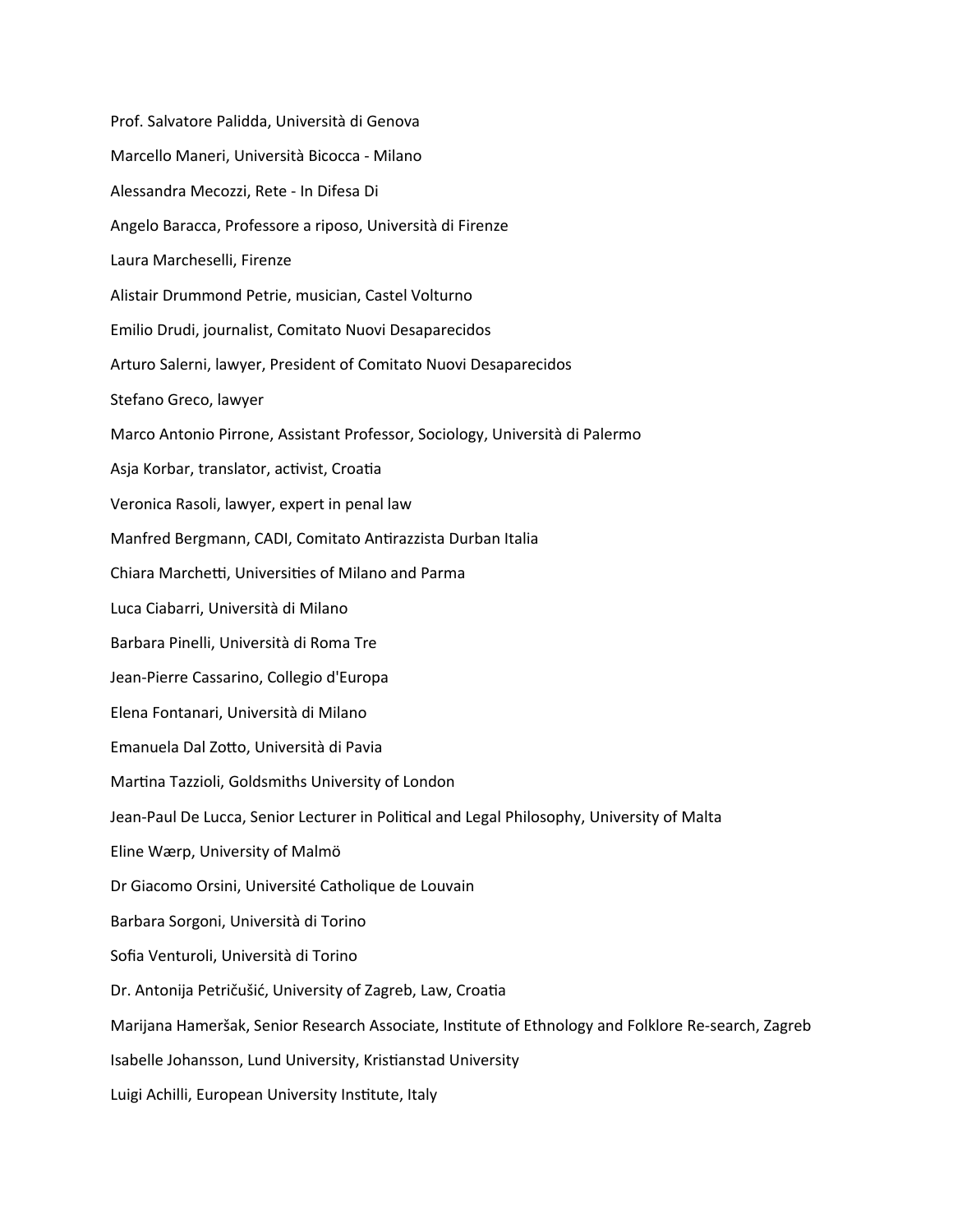Paola Sacchi, Università di Torino Céline Cantat, Research Fellow, Sciences Po, Paris Chris Jones, Project Director, Statewatch Sara Pozzi, Phd Candidate, University of Manchester Filippo Miraglia, ARCI, Italy Amandine Bach, Policy Adviser, GUE/NGL group in the European Parliament Barbara Spinelli, journalist, former MEP, Italy Alessandra Ballerini, lawyer and human rights defender, Genova Marika Surace, lawyer, foro di Milano, human rights defender Dr Ahmed Zanya Bugre, Foundation for Shelter and Support to Migrants, Malta Dr Colin Calleja, Office of the Dean, Faculty of Education, University of Malta Dr Angele Deguara, Junior College, University of Malta Dr Lidia Demontis, Maritime Logistics, Malta Erica Schembri, EFL/ESP teacher, Moviment Graffitti member, Malta Dr Lena Karamanidou, Research Fellow, Glasgow Caledonian University Stefano Galieni, President ADIF (Associazione Diritti e Frontiere) Maurizio Acerbo, National Secretary PRC-S.E. Paul Galea, teacher, secretary Spark 15 Berit Aasen, senior researcher, OsloMet University, Oslo, Norway Marie Louise Seeberg, Research professor, Oslo Metropolitan University Natalia Padrón, Vice President of African Media Association Malta Nello Scavo, journalist, Avvenire Carola Rackete, Master Mariner Leila Giannetto, researcher, FIERI, Torino Marta Esperti, PhD Candidate at Université Sorbonne Paris Nord, Lecturer at Université de Lille Lorenzo Vianelli, Université du Luxembourg Silvia Di Meo, PhD candidate Università di Genova Luca Masera, professor of Penal Law, Università degli Studi di Brescia Daniel Gyollai, Glasgow Caledonian University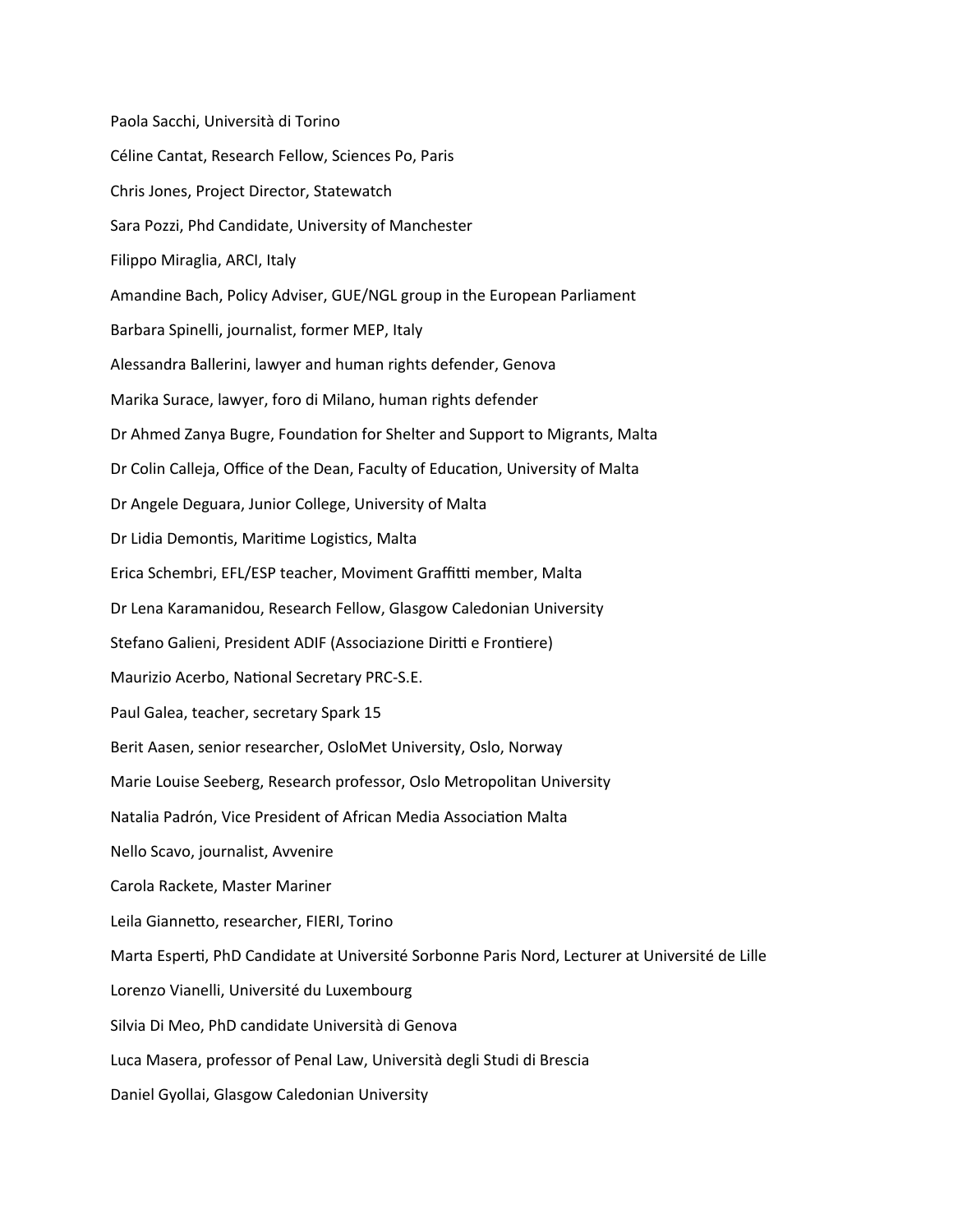Professor Elspeth Guild, Queen Mary University of London Dilek Gürsel, GIZ, Sciences Po, Germa Ester Russo - Sicilia Soner Barthoma, Uppsala University, Sweden Maria Pisani, University of Malta Lorenzo Pezzani, Goldsmiths, University of London Anna Zinnanti, Sicilia Eleonore Kofman, Professor, Middlesex University London Emanuela Roman, Researcher, FIERI, Torino, Italy Pasqua de Candia, CISS ONG, Palermo Italy Dr John R Campbell, School of Oriental & African Studies, London Dr Agnieszka Kubal, Lecturer, University College London, United Kingdom Dr Annalisa Meloni, University of East London Dr Liam Thornton, University College Dublin Maso Notarianni, president Arci Milano, Italy Fausta Ferruzza, Palermo, Italy Elena Consiglio, University of Palermo, Italy Dr Mariagiulia Giuffré, Edge Hill University, UK Olga Kravets, documentary photographer and filmmaker Muhammad al-Kashef - Consultant researcher and advocate Alan Desmond, Leicester Law School Maria Valeria Ferruzza, Napoli, Italy Daniele Biella, journalist, teacher in the project 'Con Altri Occhi' Emilia Ferruzza - Padova - Italy Dott. Francesco M.G. Ferruzza- Palermo - Italy Niels W. Frenzen, Clinical Professor of Law, University of Southern California, Los Angeles USA Thekli Anastasiou, University of Sheffield Omer Shatz, international lawyer, Lecturer in International Law, Sciences Po, Paris Juan Branco, international lawyer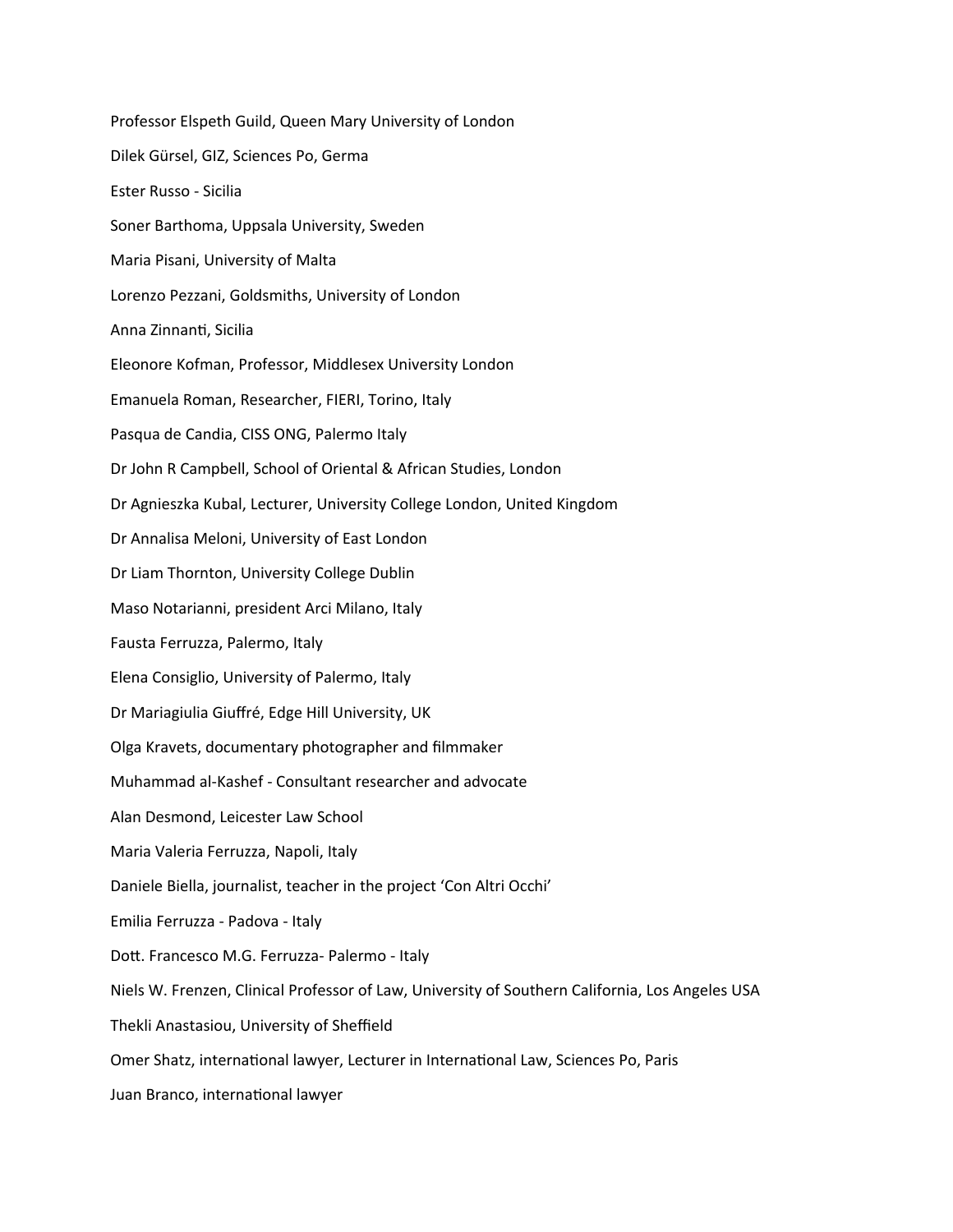Emilie McDonnell, DPhil in Law candidate, University of Oxford Diletta Agresta, ASGI, Sciabaca&Oruka Sílvia Morgades-Gil, Lecturer in International Law, UPF, Barcelona. Dr Maurice Stierl, University of Warwick, UK Dr Chiara Denaro, University of Trento, Italy Dr. Gerda Heck, Assistant Professor, American University in Cairo, Egypt Sebastian Benedikt, PhD Candidate University of Göttingen, Germany Paolo Cuttitta, IDPS, Université Sorbonne Paris Nord Dr. Thomas Müller, Aachen, Germany Sophie Hinger, Universität Osnabrück, Germany Suzie Crowter, University of Bristol Samir Sweida-Metwally, Doctoral Researcher, University of Bristol Karwan Shareef, PhD candidate, School of Law, University of Bristol Dr Anastasia Tataryn, University of Waterloo Canada Professor Hariz Halilovich, ARC Future Fellow, Social and Global Studies Centre, Global, Urban and Social Studies, RMIT University, Melbourne Julia O'Connell Davidson, Professor in Marvic Social Research, University of Bristol Monique Agius, Malta Dr. Jana Häberlein, Basel Daniel Bendix, Professor of Global Development, Friedensau Adventist University, Germany Mark Micallef, Malta Sonia Camilleri. Malta Ritianne Ellul, Malta Monica Ardemagni, Franca Rovigatti, Roma Maria Margherita Gaetani di Laurenzana Michael Grech Davide Carnemolla, Welcome to Europe network, Italy Francesca Cerocchi, Roma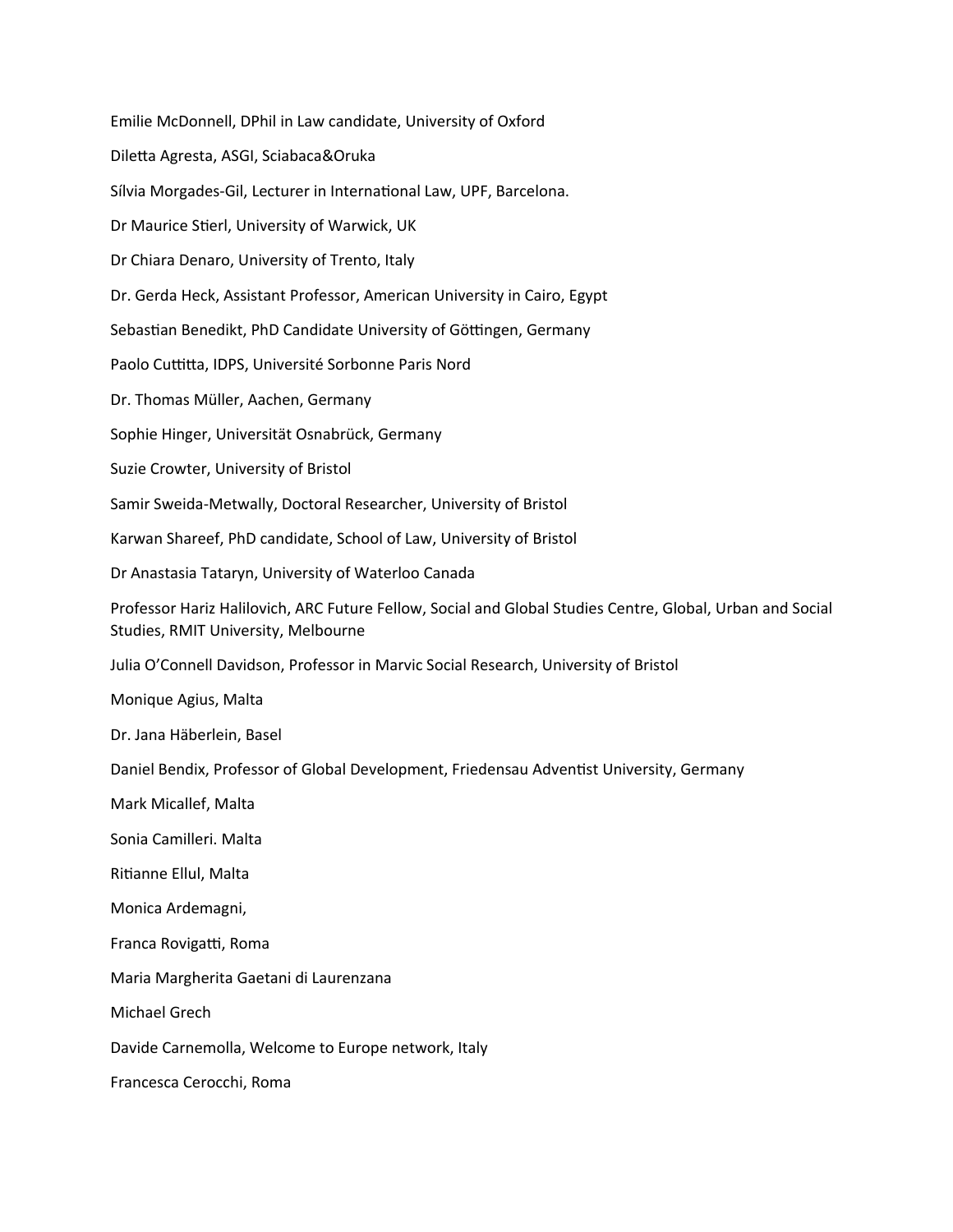Dr Colin Calleja, Dean, Faculty of Education University of Malta. Department of Inclusion and Access to Learning, Faculty of Education University of Malta Bernard Cauchi, St Albert College, Valletta Ruth Cauchi, Malta Marvic Francalanza, UWC Malta Alumni Association Charlot Cassar, Malta Dr. Michael Siassi, Hamburg, Germany Sig.ra Daniela Del Fedele, Morbegno (So), Italia Giulia Tranchina, Lawyer, Wilson Solicitors LLP, London Marlène Micheloni, Sociologist, Roma Marina Ottonello, Genova Italia Francois Zammit, Malta Dr. Stefania Placenti, University of Bristol Dawn Adrienne Saliba, Ph.D., University of Malta Anna Zammit, Sociology lecturer - Junior College University of Malta. Prof. Ray Fabri, University of Malta Marc Tilley, Malta Michael Deguara, University of Malta Letizia Palumbo, European University Institute and University of Palermo, Italy. Daniele Fiorenza, scrittore, Reggio Calabria Lorella Beretta, journalist, Milano Maarit Snellman, Teacher, Finland Juha Airola, Helsinki, Finland Vanessa Sturn, Austria Felix Maiwald, Germany Dr. ir. Brian R. Pauw, Scientist, Berlin, Germany Nicola Damiano, Bari, Italy Elena Chiorino, Turin, Italy Loan Torondel, aid worker, France Papa Moussa Ba, London